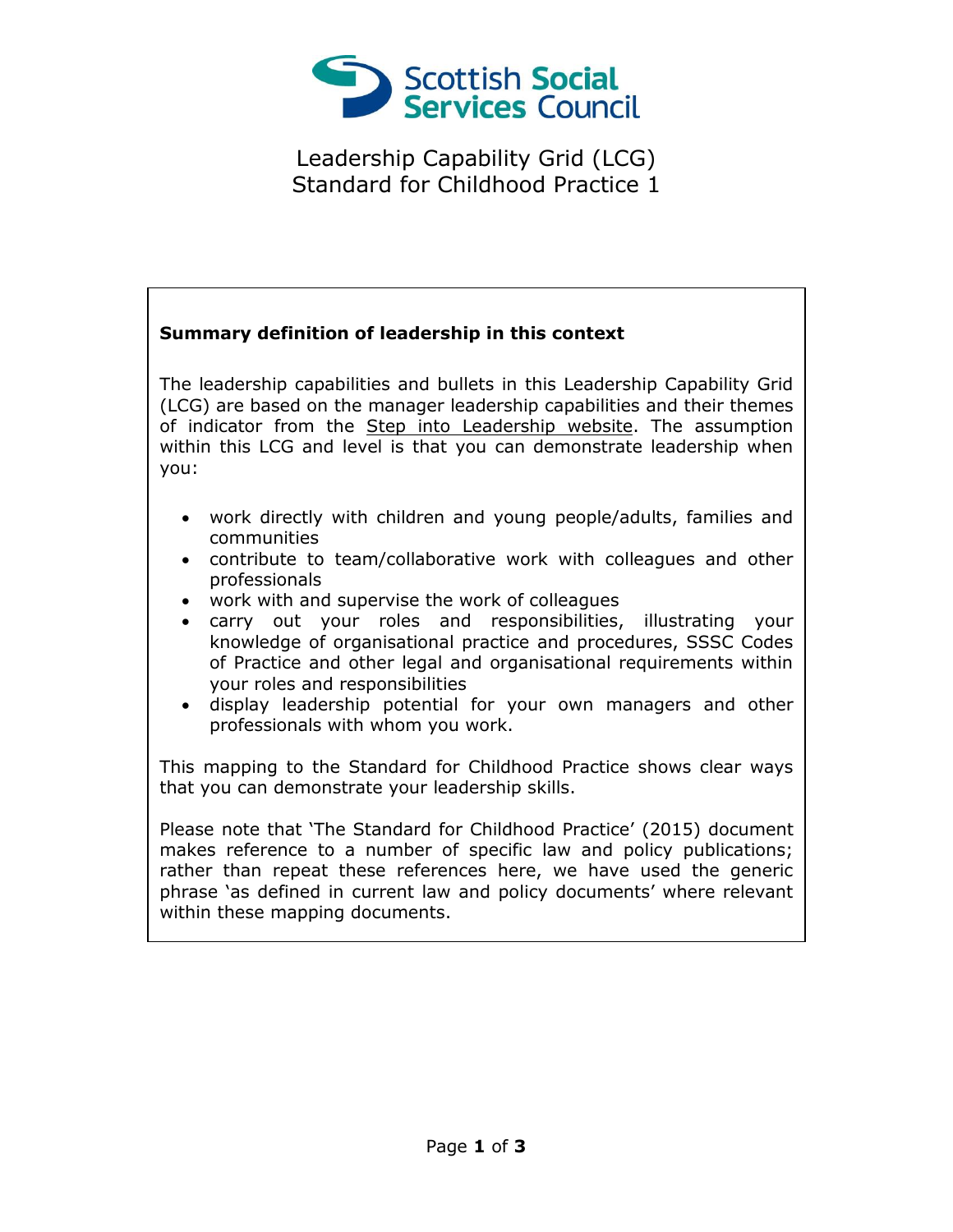

Leadership Capability Grid (LCG) Standard for Childhood Practice 1

| Leadership<br>capabilities | When valuing and demonstrating a commitment to inclusion,<br>diversity, social justice, anti discrimination, and protecting<br>caring for children and young people, you<br>and<br>can<br>demonstrate leadership capabilities by:                                                                                                                                                                                                                                                                                                                                                                                                                                                                                                                                                                                                                                                                                                                                                                                                                                                                                                                                                                                                                                                                                                                                                                           |
|----------------------------|-------------------------------------------------------------------------------------------------------------------------------------------------------------------------------------------------------------------------------------------------------------------------------------------------------------------------------------------------------------------------------------------------------------------------------------------------------------------------------------------------------------------------------------------------------------------------------------------------------------------------------------------------------------------------------------------------------------------------------------------------------------------------------------------------------------------------------------------------------------------------------------------------------------------------------------------------------------------------------------------------------------------------------------------------------------------------------------------------------------------------------------------------------------------------------------------------------------------------------------------------------------------------------------------------------------------------------------------------------------------------------------------------------------|
| <b>Vision</b>              | Providing a vision for those with whom you work and your<br>organisation when you:<br>See how best to make a difference when:<br>having high expectations for all children and young people and a<br>commitment to ensuring that they can achieve their full potential<br>(1.2)<br>Promote a public service ethos when:<br>respecting and valuing children and young people as unique, whole<br>individuals and their right to participate and be consulted (1.1)<br>having high expectations for all children and young people and a<br>$\bullet$<br>commitment to ensuring that they can achieve their full potential<br>(1.2)<br>respecting the rights of all children and young people without<br>$\bullet$<br>discrimination as defined in current law and policy documents (1.3)<br>having a commitment to promoting and supporting current child<br>$\bullet$<br>protection policy and guidance (1.4)<br>valuing and respecting the diversity of identities and the importance<br>of their interactions (1.6)<br>promoting fairness and justice and adopting anti-discriminatory<br>practices which challenge inequalities of race, ethnicity, gender,<br>class, disability, sexuality and other social backgrounds and their<br>interactions (1.7)<br>safeguarding the children and young people in your charge and<br>$\bullet$<br>promoting and supporting their well-being and development (1.8) |
| Self-                      | Displaying self leadership when you:                                                                                                                                                                                                                                                                                                                                                                                                                                                                                                                                                                                                                                                                                                                                                                                                                                                                                                                                                                                                                                                                                                                                                                                                                                                                                                                                                                        |
| leadership                 | Challenge discrimination and oppression when:                                                                                                                                                                                                                                                                                                                                                                                                                                                                                                                                                                                                                                                                                                                                                                                                                                                                                                                                                                                                                                                                                                                                                                                                                                                                                                                                                               |
|                            | respecting and valuing children and young people as unique, whole<br>$\bullet$<br>individuals and their right to participate and be consulted (1.1)<br>having high expectations for all children and young people and a<br>commitment to ensuring that they can achieve their full potential<br>(1.2)<br>respecting the rights of all children and young people without<br>$\bullet$<br>discrimination as defined in current law and policy documents (1.3)<br>having a commitment to promoting and supporting current child<br>$\bullet$<br>protection policy and guidance (1.4)<br>demonstrating an awareness of the significant of race, ethnicity,<br>gender, class, disability, sexuality and other social backgrounds and                                                                                                                                                                                                                                                                                                                                                                                                                                                                                                                                                                                                                                                                             |